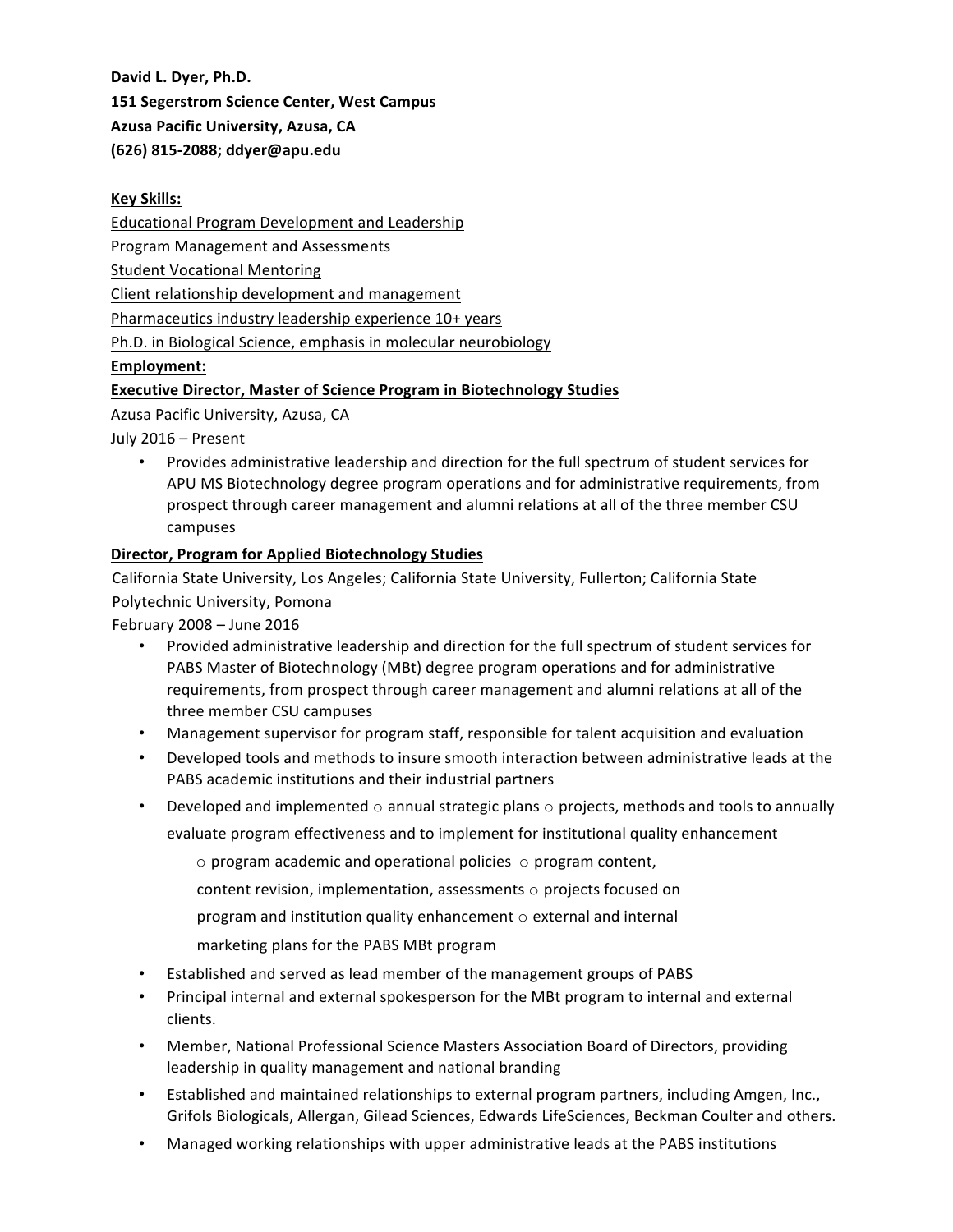## Employment, ctd.

### **Industry Consultant, Pharmaceutics; Novatech Laboratories, LLC**

August 2006 – February, 2008 

- Quality assessments development
- Stability program development and implementation
- OTC Pharmaceutics design and development
- Product claims guidance and performance testing
- Patent and trademark assistance
- Industry manufacturing site identification and qualification (South Bay area)
- Marketing and new business lead identification and development

## **Medical Science Liaison, UCB Pharma**

### February, 2005 - June, 2006

Central, Southern California/Nevada Clinical and Academic Territories

- Science Liaison to scientific and medical research communities in central nervous system therapeutics area.
- Development of Key Opinion Leaders; Facilitation of research advisory boards
- Facilitation of Investigator-Initiated Phase IV and preclinical studies
- Field-based medical information feedback and presentation
- Assisted with Ph. IV lead identification and vetting

### Senior Director, Research and Development, Woodward Laboratories, Inc.

May, 1996 - December, 2005

- Developed and implemented research and development policies, objectives, and initiatives associated with preclinical and clinical dermal therapeutic product development
- Technology development, transdermal drug delivery systems
- Responsible for oversight of all aspects of research division function
- Prepared scientific communications, public information and intellectual property applications and filings
- Experienced with CME content development for clinical presentations
- Principal contact and spokesperson for the company on technical issues, FDA communications
- Prepared technical material for regulatory filings with FDA, Health Canada, and various other international regulatory agencies as needed
- Provided guidance to, and oversight of, contract manufacturing facilities
- Developed training and assessment policies, programs and tools for department training
- Provided guidance to the Talent Acquisition and management team, assisted with development of training tools to maximize employee job performance and quality
- Provided resources, consultation and partnership with human resources for external business partners
- Responsible for division performance assessment and best practice identification to drive quality and efficiency
- Responsible for ownership of divisional development processes
- Established and drove calendar for product development, division employee training and assessment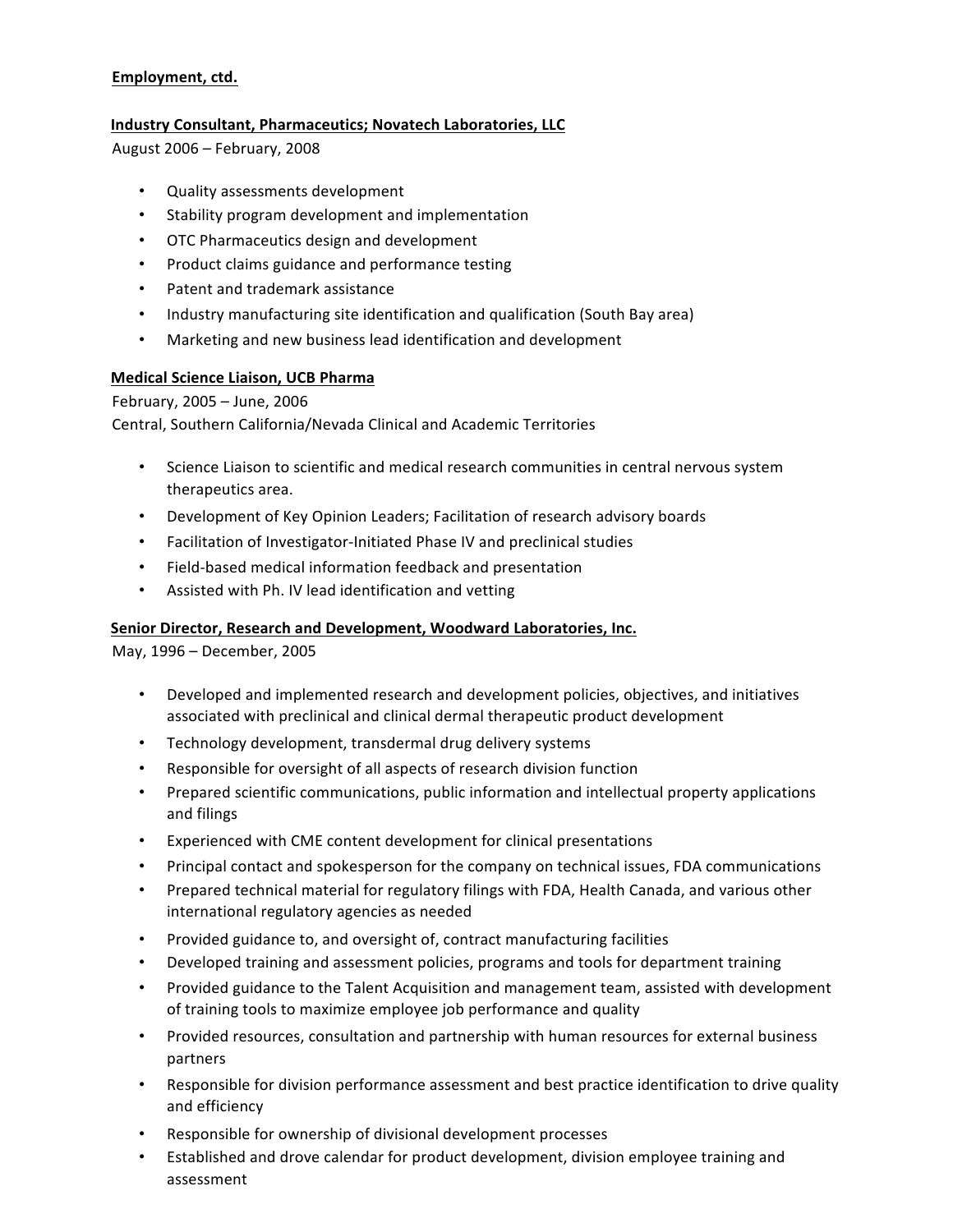## **Senior Research Scientist, University of California, Irvine**

Department of Molecular Biology and Biophysics, University of California, Irvine. July, 1992 - April 1996

- Water-soluble drug and nutrient transport system characterization in absorptive epithelia
- NIH/NIDDK Grant NS23209040
- Scientific article writing, presentations at the American Gastroenterology Association, FASEB, and others; Grants and publications review

### **Research Scientist, University of California, Irvine**

Department of Psychobiology, Laboratory of Cellular and Molecular Neurobiology, University of California, Irvine. Advisor: Dr. Ricardo Miledi.

September, 1996 – June, 1992

Identification and characterization of novel pathophysiologic changes and biochemical pathways associated with wound healing; taught graduate and undergraduate classes in neurobiology and neurochemistry 

## **Education**:

- Doctor of Philosophy (Ph.D.) in Biological Sciences (1992). Department of Psychobiology, University of California, Irvine. Dissertation title: "The effects of a factor associated with serum albumin on the growth and differentiation of mammalian cell lines." Emphasis: Cellular and molecular hematologic biochemistry. Advisor: Dr. Ricardo Miledi, M.D., F.R.S.
- Bachelor of Science (B.S.) in Genetics (1986). Department of Genetics, University of California, Davis.

# **Academic and Professional Memberships:**

- Member, Academic Senate Budget Committee, California State Polytechnic University, Pomona. (2015-Present)
- Deans Advisory Council, College of Natural Science and Mathematics, California State University, Fullerton. (2008-2014)
- National Professional Science Masters Association (National Board Member)
- Project Management Institute
- American Physiological Society
- American Chemistry Society
- American Academy for the Advancement of Science

### **US Patents:**

US7244418: Antimicrobial compositions and methods for preparing and using same Inventor(s): Dyer, David L., Cypress, CA

US6087400: Surfactant-based antimicrobial compositions and methods for using same Inventor(s): Dyer; David L., Cypress, CA

US6022549: Antimicrobial compositions Inventor(s): Dyer; David L., Cypress, CA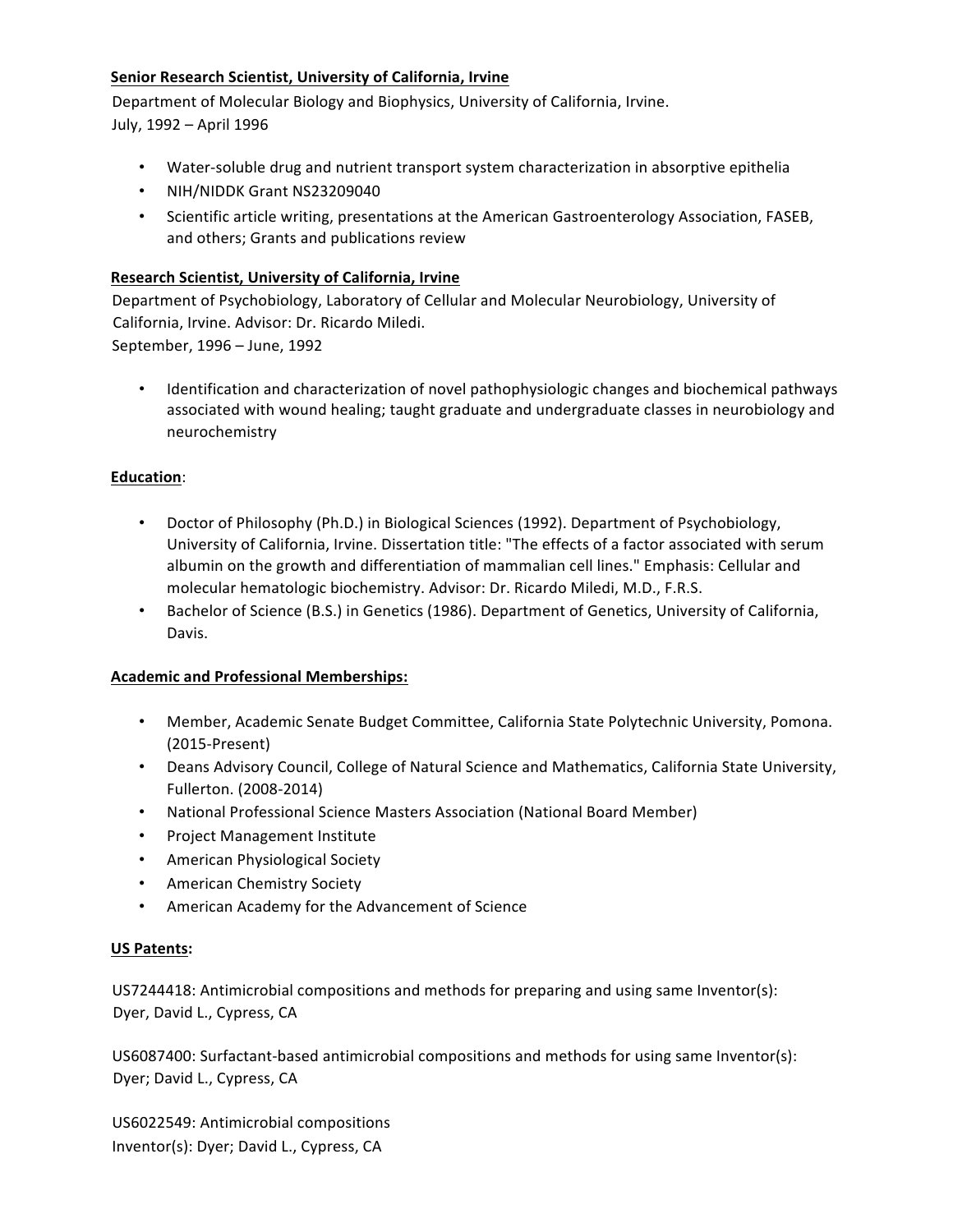US6013677: Antimicrobial compositions Inventor(s): Dyer; David L., Cypress, CA

### US Patents, ctd.

US5661170: Antimicrobial compositions and methods for using the same Inventor(s): Chodosh; Daniel Frank, Meadowbrook, PA / Dyer; David L. Cypress, CA

US5994383: Surfactant-based antimicrobial compositions and methods for using the same Inventor(s): Dyer; David L., Cypress, CA

US5968986: Antimicrobial compositions Inventor(s): Dyer; David L., Cypress, CA

US5827870: Antimicrobial compositions and methods for using the same Inventor(s): Chodosh; Daniel Frank, Meadowbrook, PA/ Dyer; David L. Cypress, CA

US8476218: Antimicrobial compositions and related methods. Inventor(s): Dyer, David, Cypress, CA; Reubens, Jay, Boca Raton FL

#### **Presentations and Workshops:**

- 1. Dyer, D.L., 2015. Graduate Program Curriculum Development: Guidelines and Processes. Honghe University Delegation Presentation, College of the Extended University, California State Polytechnic University, Pomona. (Presentation).
- 2. Dyer, D.L., 2015. Innovation in Graduate Curricula: Education Models of Professional Masters Degree Programs. Honghe University Delegation Presentation, College of the Extended University, California State Polytechnic University, Pomona. (Presentation).
- 3. Dyer, D.L., 2014. Biotech, Pharma and Medical Device Companies of California: Prospects for 2014-15. California State Polytechnic University, Pomona Faculty Address (Presentation).
- 4. Dyer, D.L. 2014. Professional Science Masters Programs and Modern Industry. National Professional Science Masters Association Western Regional Conference on "Workforce Challenges and Opportunities in the Agriculture Industries" (Presentation).
- 5. Dyer, D.L., 2014. Professional Science Masters Funding Models. 2014 National Professional Science Masters Association Western Regional Conference on "Workforce Challenges and Opportunities in the Agriculture Industries" (Presentation).
- 6. Dyer, D.L., Thomas, S. 2014. Professional Science Masters Funding Models. 2014. National Professional Science Masters Association National Convention (Presentation).
- 7. Dyer, D.L. 2013. Leadership roles and responsibilities for Professional Science Masters Programs. Annual National Board of Directors Meeting, Keck Graduate Institute. (Workshop).
- 8. Dyer, D.L. 2012. Setting up Professional Science Masters Programs. National Professional Science Masters Association National Convention (Presentation).
- 9. Dyer, D.L., 2011. Workforce Development and Professional Science Masters Programs. Southern California Biomedical Society. (Presentation).
- 10. Dyer, D.L. 2010. Industry Partnerships and Professional Science Masters Program Development. Professional Science Masters Symposium, California State University, Los Angeles.
- 11. Dyer, D.L. 2009. Campus Consortium Models for Applied Masters Training. Dean's Advisory Council Meeting, California State University, Fullerton. (Presentation).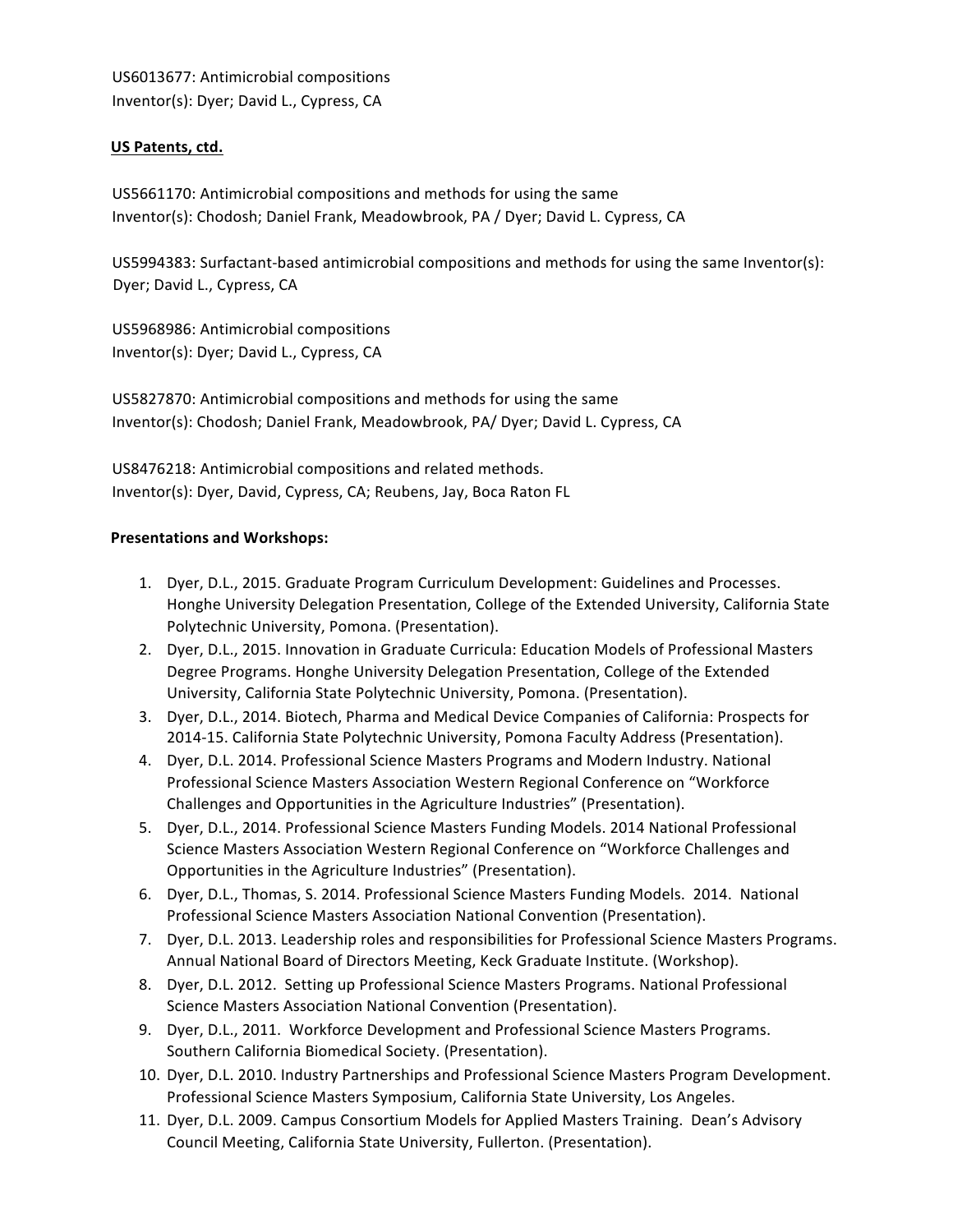- 12. Dyer, D.L. 2009. Professional Science Masters Training for the Biotechnology Workforce. 21<sup>st</sup> Annual CSUPERB Biotechnology Conference.
- 13. Dyer, D.L. 2008. Professional Science Masters Programs for the Regulatory Affairs Career Path. Orange County Regulatory Affairs Society. (Presentation).
- 14. Dyer, D.L. 2008. Professional Science Masters Education for Biotechnology Career Paths. CSUPERB Workshop on Career Path Development. 20<sup>th</sup> Annual CSUPERB Biotechnology Conference.

### **Publications:**

- 1. Dyer, D.L. 2008. Case study models for team-based learning in biotechnology education.  $20^{\text{th}}$ Annual CSUPERB Biotechnology Conference.
- 2. White, C.G, Shinder, F.S. Shinder, A.L. and Dyer, D.L. 2001. Reduction of illness absenteeism in elementary schools using an alcohol-free instant hand sanitizer. J. School Nurs. 17(5): 258-265.
- 3. **Dyer, D. L.**, Shinder, A. Shinder, F. 2000. Alcohol-free instant hand sanitizer reduces elementary school illness absenteeism. Fam. Med. 32(9) 633-8.
- 4. **Dyer, D.L.** 2000. Handwashing: Problems and solutions Part 1. Infection Control Today, April 34-39.
- 5. **Dyer, D.L**. 2000. Handwashing: Problems and solutions Part 2. Infection Control Today, May 44.
- 6. Said, H. M. Ortiz, A. McCloud, E. Dyer, D. Moyer, M. P. Rubin, S. 1998. Biotin uptake by human colonic epithelial NCM460 cells: a carrier- mediated process shared with pantothenic acid. Am. J. Physiology 275(5) pt 1, C1365-1371.
- 7. Dyer, D.L., Gerenraich, K.B., and Wadhams, P.S. 1998. Testing a new alcohol-free hand sanitizer to combat infection. AORN Journal 68: 239-251.
- 8. Nguyen T.T., Dyer D.L., Dunning D.D., Rubin S.A., Grant K.E., Said HM. 1997. Human intestinal folate transport: cloning, expression, and distribution of complementary RNA. Gastroenterology, 112(3): 783-91.
- 9. Said H.M., Nguyen T.T., Dyer D.L., Cowan K.H., Rubin S.A. 1996. Intestinal folate transport: identification of a cDNA involved in folate transport and the functional expression and distribution of its mRNA. Biochim Biophys Acta, 1281(2): 164-72.
- 10. Tigyi G., Fischer DJ, Sebok A., Marshall F., Dyer D.L., Miledi R. 1996. Lysophosphatidic acidinduced neurite retraction in PC12 cells: neurite-protective effects of cyclic AMP signaling. Journal of Neurochemistry, 66(2): 549-58.
- 11. Dyer, D.L. and Said, H.M. 1995. Biotin uptake in cultured cells. Methods in Enzymology, volume 21.
- 12. Dyer D.L., Said H.M. 1995. Riboflavin uptake by native Xenopus laevis oocytes. Biochimica et Biophysica Acta. 1234 (1):15-21.
- 13. Dyer, D.L., Kanai, Y., Hediger, M.A. Rubin, S.A., and Said, H.M. 1994. Expression of a rabbit renal ascorbic acid transporter in Xenopus laevis oocytes. American Journal of Physiology, 267: C301C306.
- 14. Ma, T.Y., Dyer, D.L., and Said, H.M. 1994. Human Intestinal cell line Caco-2: a useful model for studying cellular and molecular regulation of biotin uptake. Biochimica et Biophysica Acta, 1189: 81-88.
- 15. Tigyi, G., Dyer, D.L., and Miledi, R. 1994. Lysophosphatidic acid possesses dual action in cell proliferation. Proceedings of the National Academy of Sciences 91: 1908-1912.